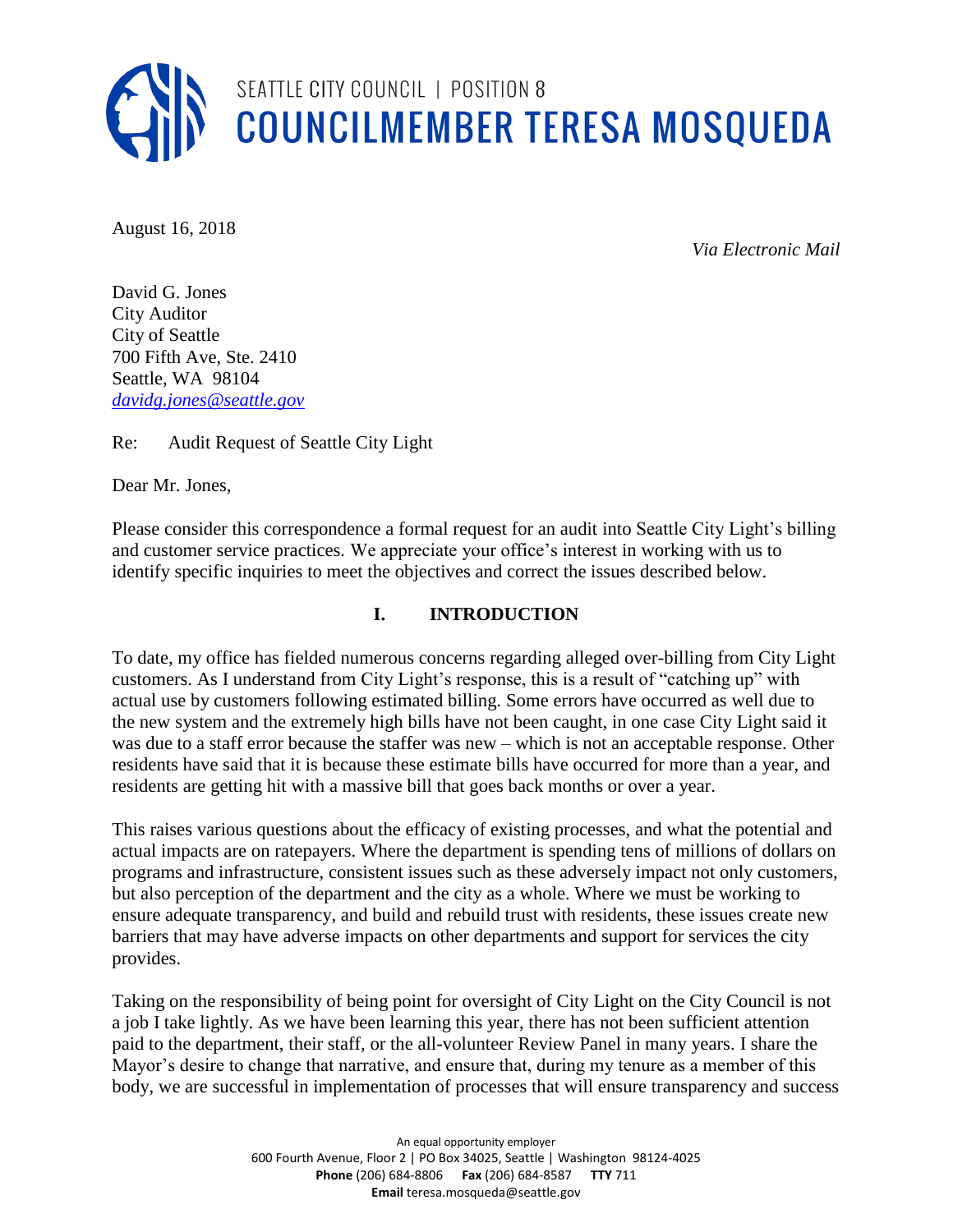David G. Jones City Auditor City of Seattle August 16, 2018 Page **2** of **3**

for the department and customers in the immediate future, while also setting up future committee chairs to have a more robust history and set of potential processes to embrace further on.

While audits may be disruptive at times to a department, my hope is that this engagement with City Light will cause minimal disruption, and that the staff feel comfortable and protected in sharing concerns, and in being transparent with your office. It is not my intention to seek out individuals for placement of blame, rather my hope is to better understand the issues at hand, what steps management can take to improve these issues, and what long-term support from Seattle City Council and the Mayor's budget are needed for the department and workers to better provide the service to City Light customers. Through the course of any audit, if there needs to be modifications to ensure we are not disrupting workflow, please communicate with my office so we can collaborate on any necessary audit modifications.

## **II. AUDIT REQUEST**

Pursuant to SMC 3.40.020, I request that the Office of City Auditor perform an audit that addresses the following areas of interest:

- 1. City Light processes to prevent erroneous or unanticipated catch up bills to customers, including whether they are automated and how they work in practice;
- 2. Processes to identify and help ensure the accuracy of catch up bills that result from estimated billing;
- 3. Communications with customers about estimated billing and catch up bills;
- 4. Processes for resolving customer complaints and appeals;
- 5. Existing policies to make reasonable accommodations for customers who receive bills that deviate from what they anticipated, including what payment options are available; and
- 6. The process for reimbursement when customers have been overcharged.

## **III. REQUEST FOR RECOMMENDATIONS**

In addition to the above, to the extent feasible, I would appreciate your team include specific recommendations for ways that City Light can not only address these issues, but be forward thinking in how it addresses similar bill issues that may come up in the future with effective fullimplementation of the Advanced Metering Infrastructure program. This should include, but not be limited to, recommendations for the following:

- 1. Identification of significantly high or low variances from normal billing and determination of whether adjustments should be made before sending statements;
- 2. Proactive notification and customer engagement when a large catch up bill is identified;
- 3. Improved customer service engagement, including whether there is a need for additional staffing to support the customer service team;
- 4. Steps to help ensure improved response times for customers, including new tenants in rental units;